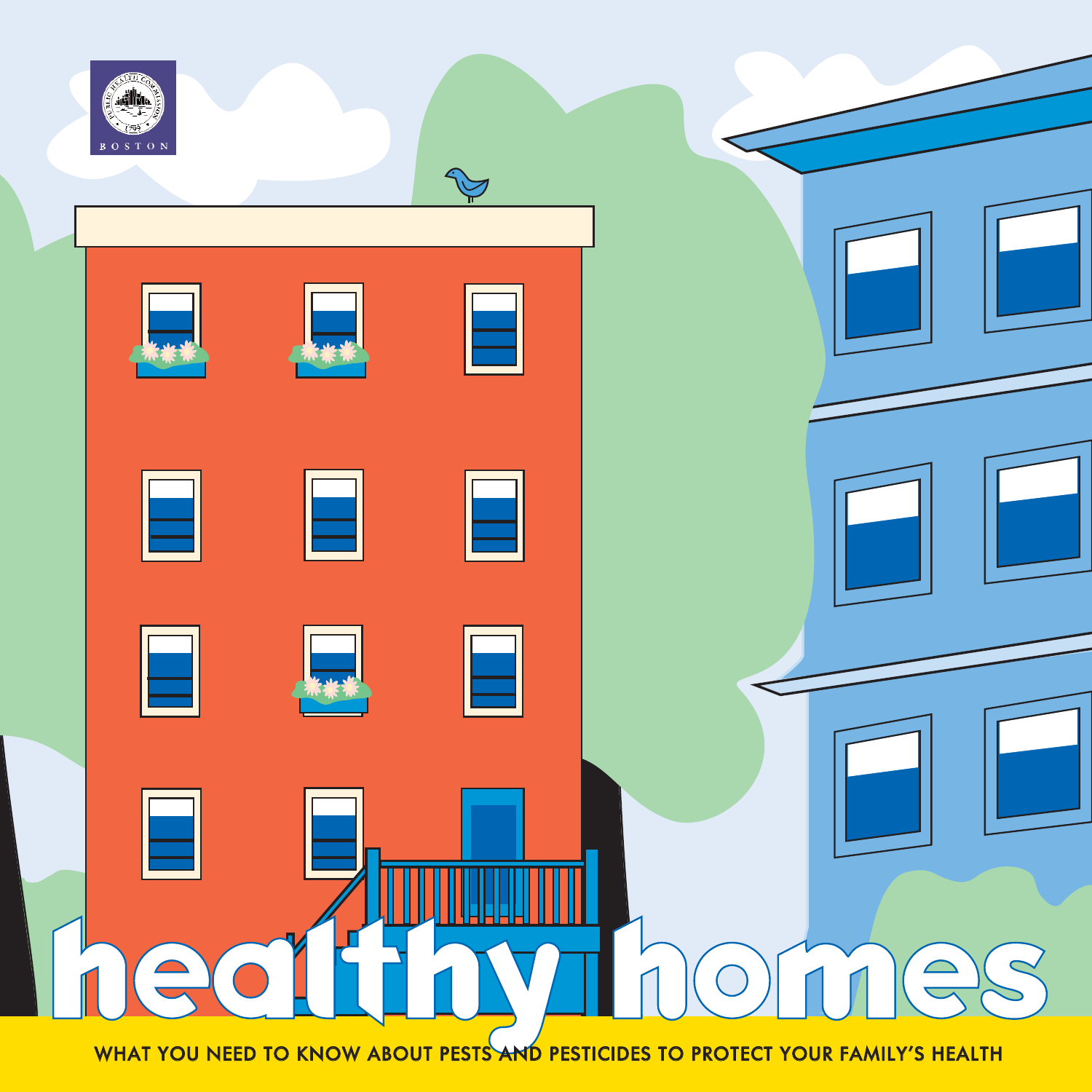# **healthy homes**

**Pests or chemicals?** It's a hard choice. Mice and cockroaches can make your family sick, trigger asthma attacks, and damage walls and wiring. Using toxic chemicals to get rid of them can sicken adults and children, damage the environment, and even risk explosions.

Fortunately, there's an alternative. Working together, tenants, housing management and health officials can tackle the pest problem without resorting to illegal and dangerous chemicals.

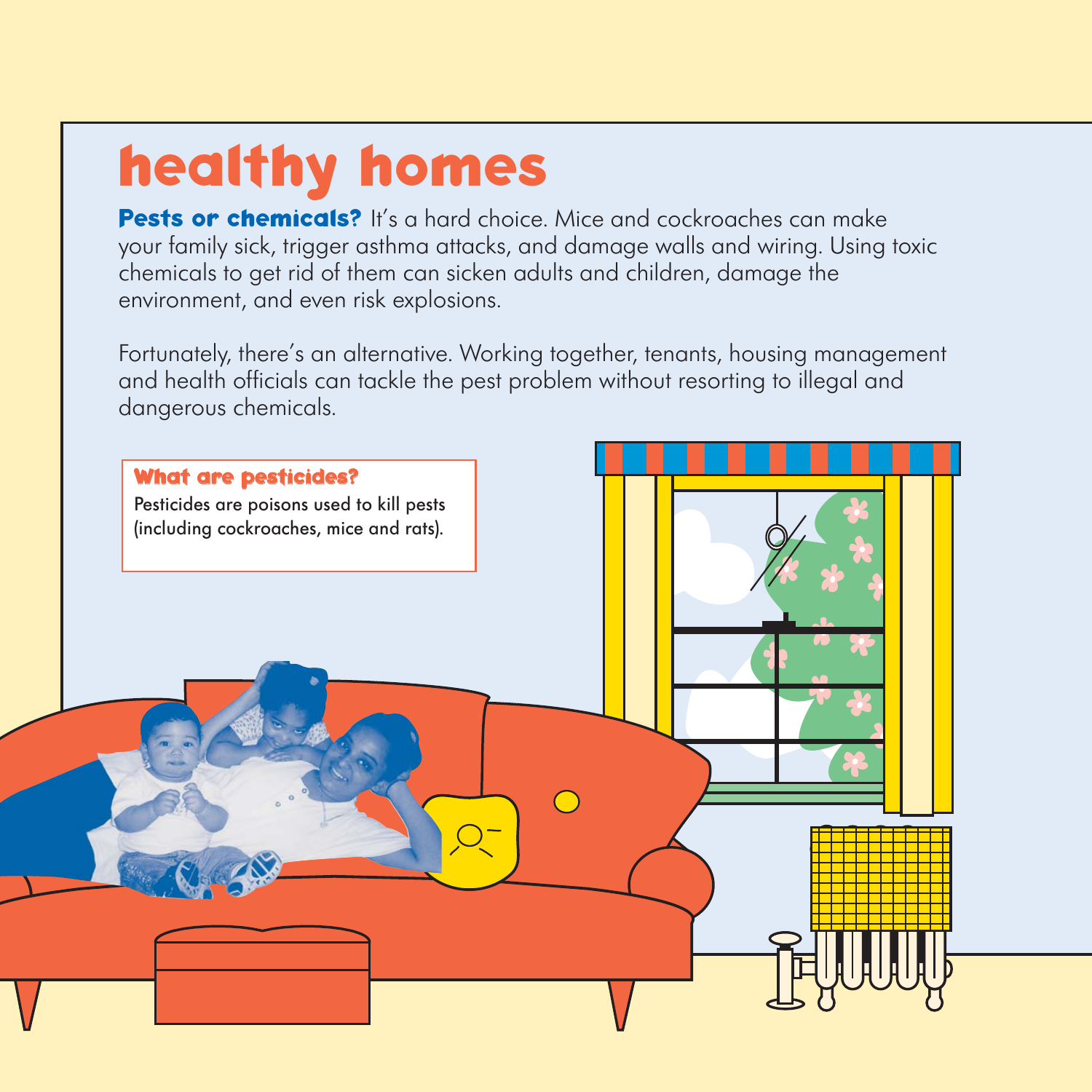### **SO HOW DO I FIGHT MICE AND INSECTS WITHOUT RISKING MY FAMILY'S HEALTH?**

Pests need the same things humans do. They need food, water, shelter and a way to come and go. Integrated pest management (IPM) works by cutting off these basic needs.

### Shut down their food supply.

- Use covered trashcans and take out garbage daily
- Store food and pet food in closed containers
- Limit food to the kitchen and dining areas whenever possible
- Empty pet bowls between meals

### Seal them out.

- Repair window screens
- Cover vents with wire mesh
- Repair cracks in baseboards and around pipes
- Block holes in walls and cabinets
- Clean up old newspapers, shopping bags, laundry and other clutter

### Cut off their source of water.

- Use caulk to seal leaks around sinks and showers
- Wipe up spills when they happen
- Inform housing management of leaks so they can be fixed

#### Erase their road maps.

• Erase their directions by washing their travel routes with soap and water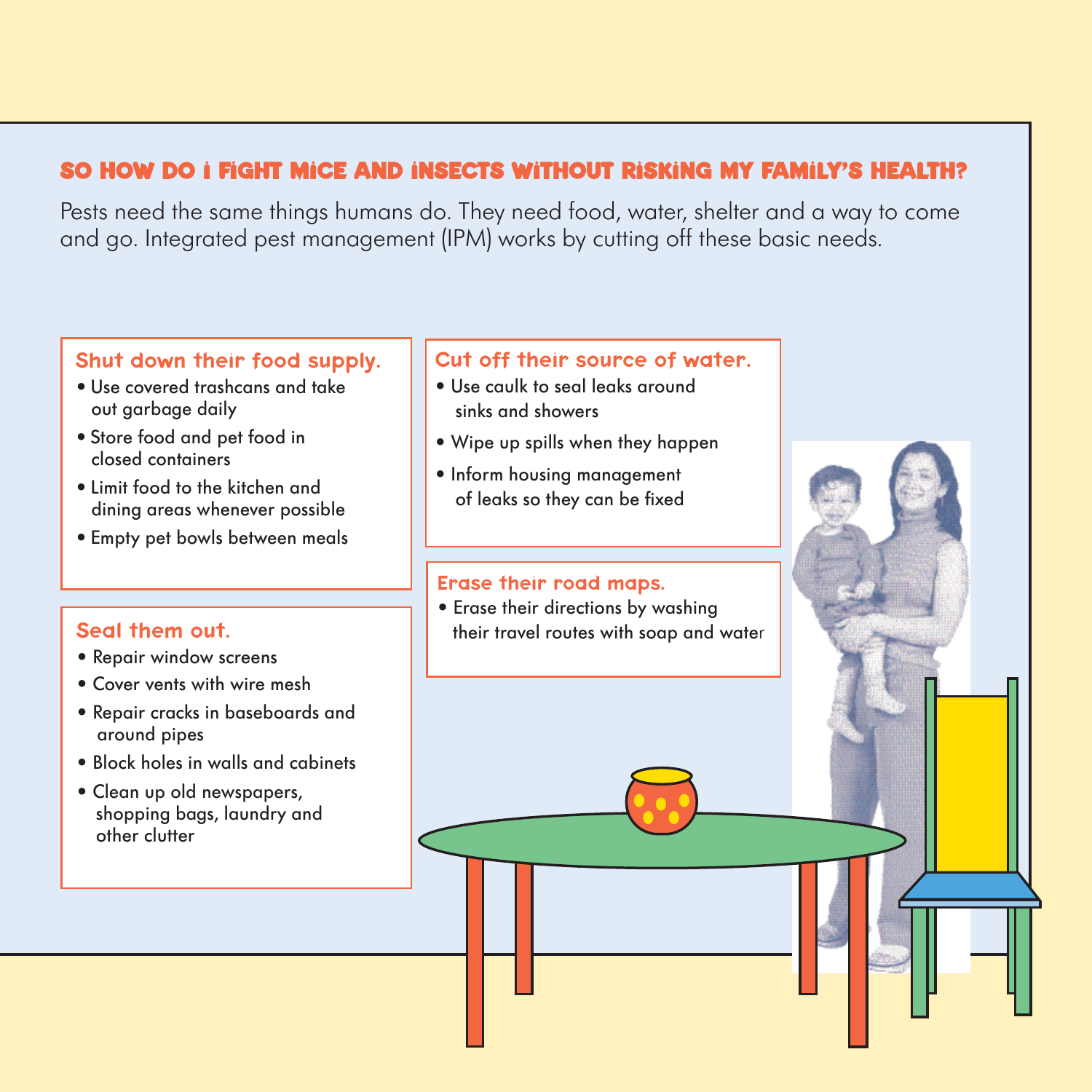### **PESTICIDES ARE THE ONLY THING THAT SEEMS TO WORK. WHAT'S WRONG WITH USING THEM?**

Pesticides may seem to work in the short run, but in the long run, the mice and bugs just keep coming back. Integrated pest management works by pest-proofing your home.

The same chemicals that kill insects and rodents are also dangerous for humans – especially children and elders. Sticky traps and gel baits are safer than liquid, powder and sprayed chemicals. Place them where pests travel or where you see droppings but where children and pets can't reach them.

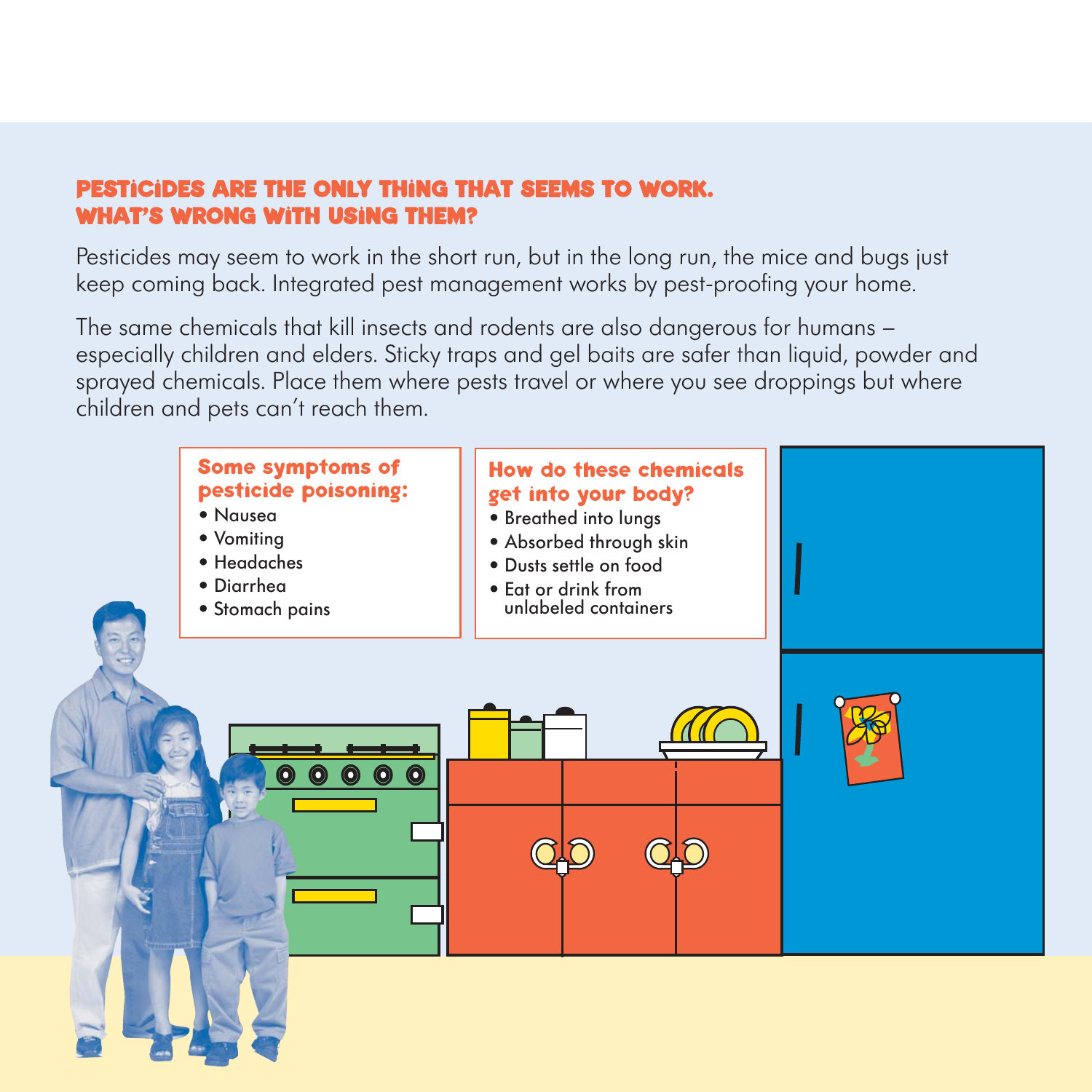### **PEST CONTROL CONTRACTORS**

Ask for a contractor who practices integrated pest management (IPM) and who is licensed and certified. They will use chemicals only when truly needed. To prepare for their visit:

- Empty closets and drawers, kitchen cupboards, and under sinks
- Move furniture away from walls so they can find where pests enter

### **Expect a contractor to:**

- Seal gaps that allow pests to enter
- Check every room of your home
- Check drawers, closets, cabinets
- Leave traps in likely pest areas
- Remove old traps and bait

### **MORE DANGEROUS (AND LESS USEFUL) THAN YOU MAY THINK**

Sometimes you will see unregistered or unlabeled pesticides being sold in local markets.

- "Tres Pasitos" contains a very dangerous poison (aldicarb) which is illegal for use in homes.
- "Tempo" contains a dangerous chemical (Cyfluthrin). There are different strengths of Tempo. ALL should be applied by a trained Pest Professional. Some are not for use in the home.
- "Miracle Chalk" or "Chinese Chalk" looks like blackboard chalk and is sometimes described as being safe for children and pets. It is not. It contains a hazardous pesticide. Because it looks like regular chalk, children may be poisoned by playing with it.
- Foggers can cause explosions and the mist is difficult to avoid. The chemicals in foggers can settle on traps and baits and change them so they are no longer effective.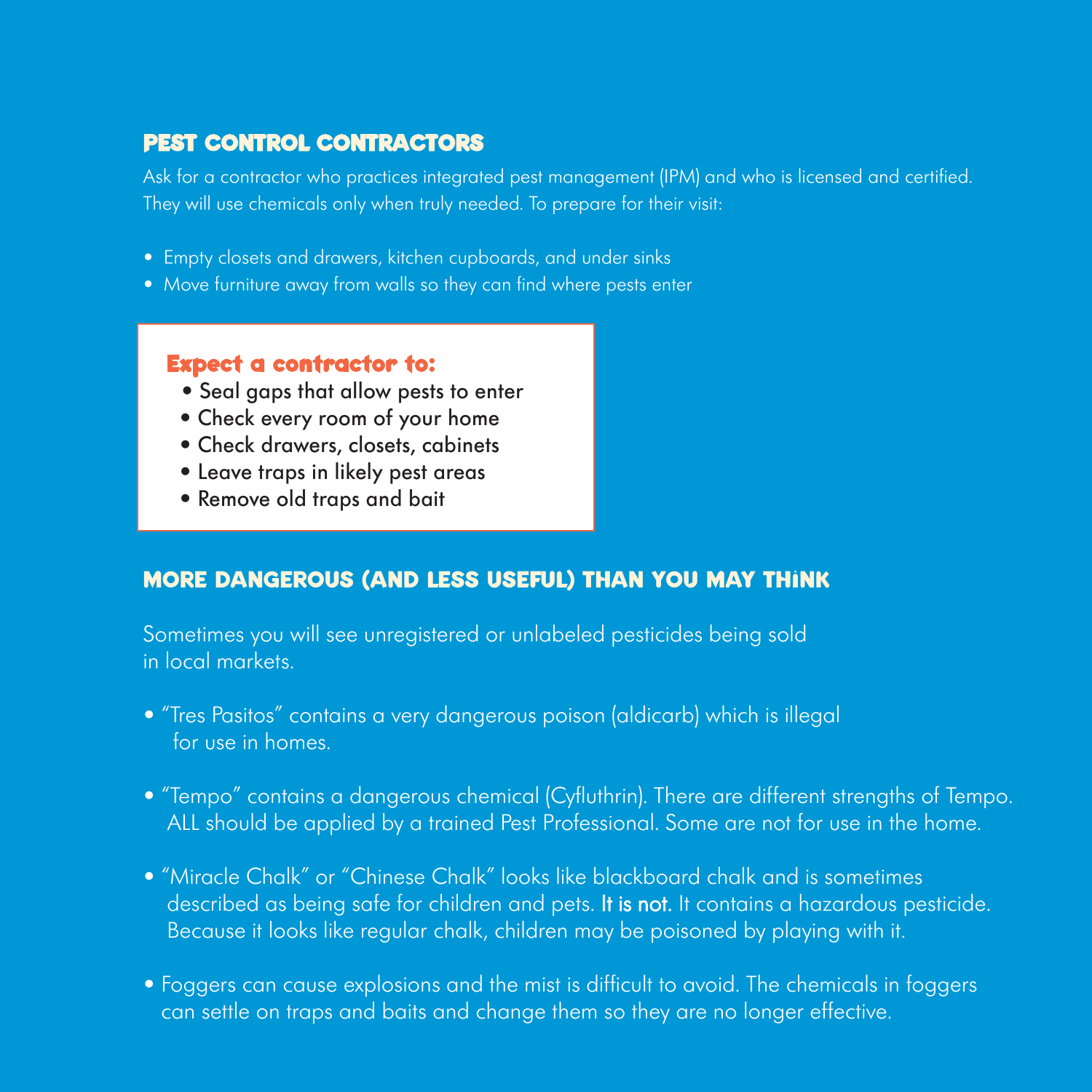

### **Safety rules for using any chemical**

Never use products without labels and instructions

Follow label instructions carefully

Buy ready-to-use products, not concentrates

Buy only as much as you will use

Never mix pesticides

Never store pesticides in unlabeled containers, especially food or beverage containers

Lock up pesticides, out of reach of children

Supported by funding from the W.K. Kellogg Foundation and the Boston Public Health Commission Asthma Prevention and Control Program

> June 2006 Thomas M Menino, Mayor of Boston







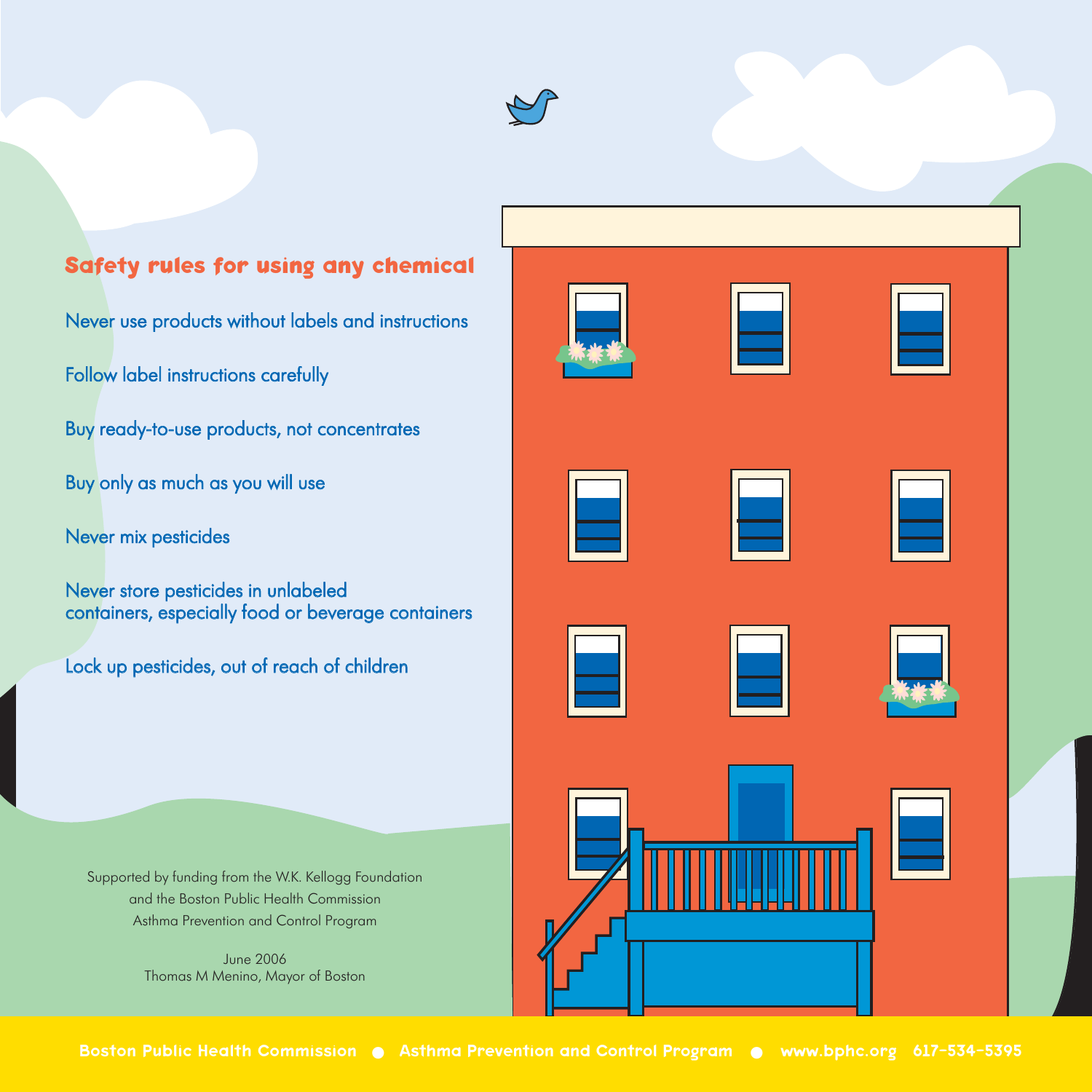# **Smoke Free Home Pledge**

It is difficult to ask people not to smoke in your home, but it creates a healthier environment. It may help the smoker to smoke less.

### **Check the things YOU will do to make your home smoke free!**

- $\Box$  Talk with your family about making your home smoke free (especially when kids are home). Be polite but firm.
- $\Box$  Ask your family and friends to smoke outdoors and away from windows. It is not enough to just open a window. The hallway is not outdoors.
- $\Box$  Make a RULE that your home is smoke free!
- □ Put "Smoke Free Home" signs or magnets on the fridge and around your home.
- $\Box$  Remove all ashtrays from inside your home.
- $\Box$  Set up a smoking area outdoors.
- $\Box$  Have gum or mints available for smokers.
- $\Box$  Thank your friends and family for keeping your home smoke free.

YES NO

Does anyone smoke in your home? Would they like information on quitting?

| N( |
|----|
| ப  |
|    |



System for an Asthma Free Environment a Program of the Boston Public Health Commission

Home SAFE

www.bphc.org 617-534-5966

Call the Asthma Program at 617-534-5966 for help with quitting!

Name Date

 $\Box$  $\Box$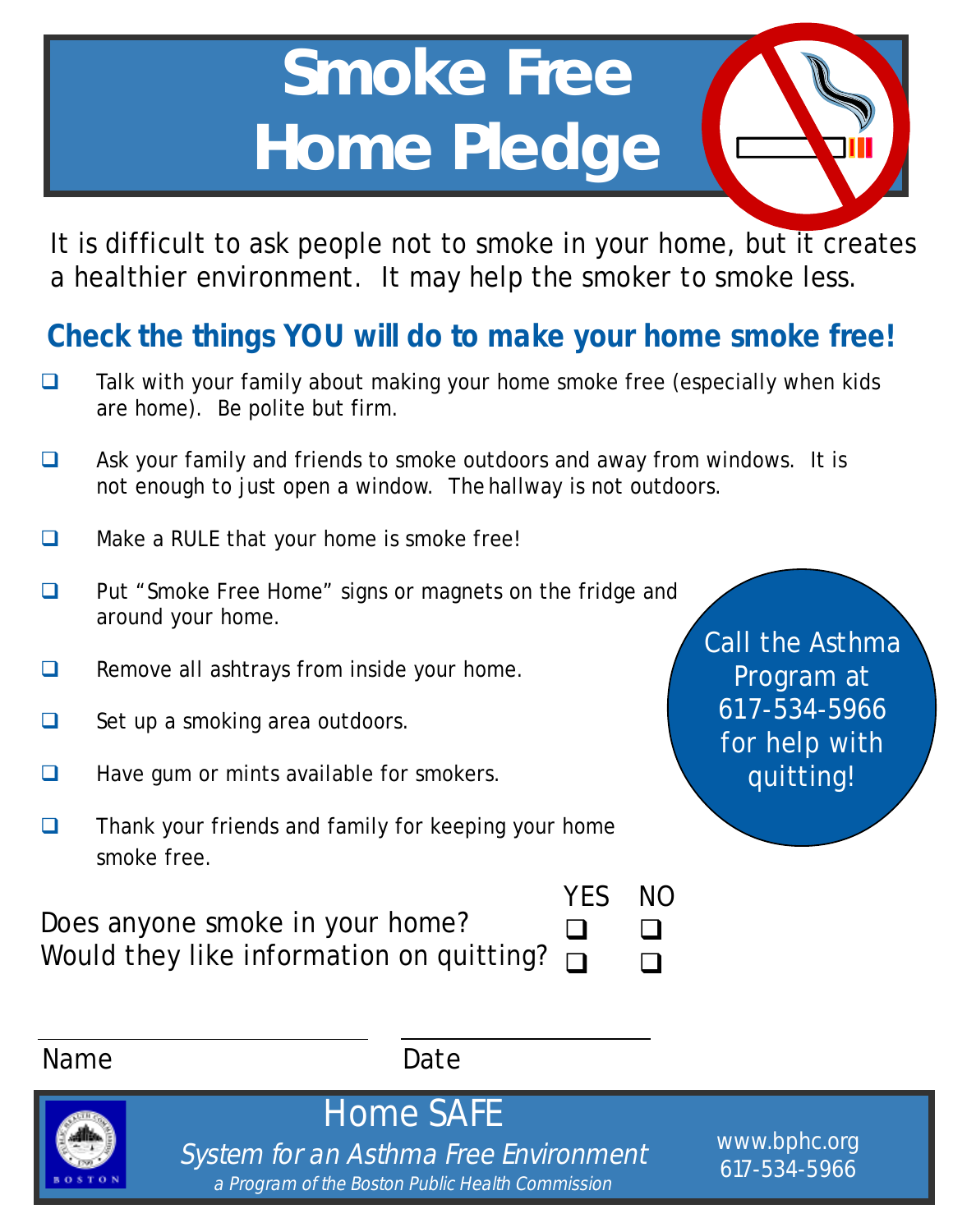### instruction cards trash cans

These easy-to-use instruction cards describe ways to maintain a healthy home.

Keep all 7 cards, or tear along the dotted lines to keep only the cards that you find helpful.

#### Boston Public Health Commission Asthma Prevention and Control Program

Supported by funding from the W.K. Kellogg Foundation and the Boston Public Health Commission

Thomas M Menino, Mayor of Boston

### How do trash cans help to control pests?

Insects and rodents need food and water to survive. Keeping the garbage tightly covered will keep insects and rodents out.

### How to use it:

TEAR ALONG DOTTED LINE

EAR ALONG DOTTED LINE

Use a trash bag in a a covered wastebasket. Keep the wastebasket lid closed. When bag is full, remove to dumpster or covered outdoor trash cans.



Keep tightly covered



### healthy homes healthy homes

Boston Public Health Commission Asthma Prevention and Control Program

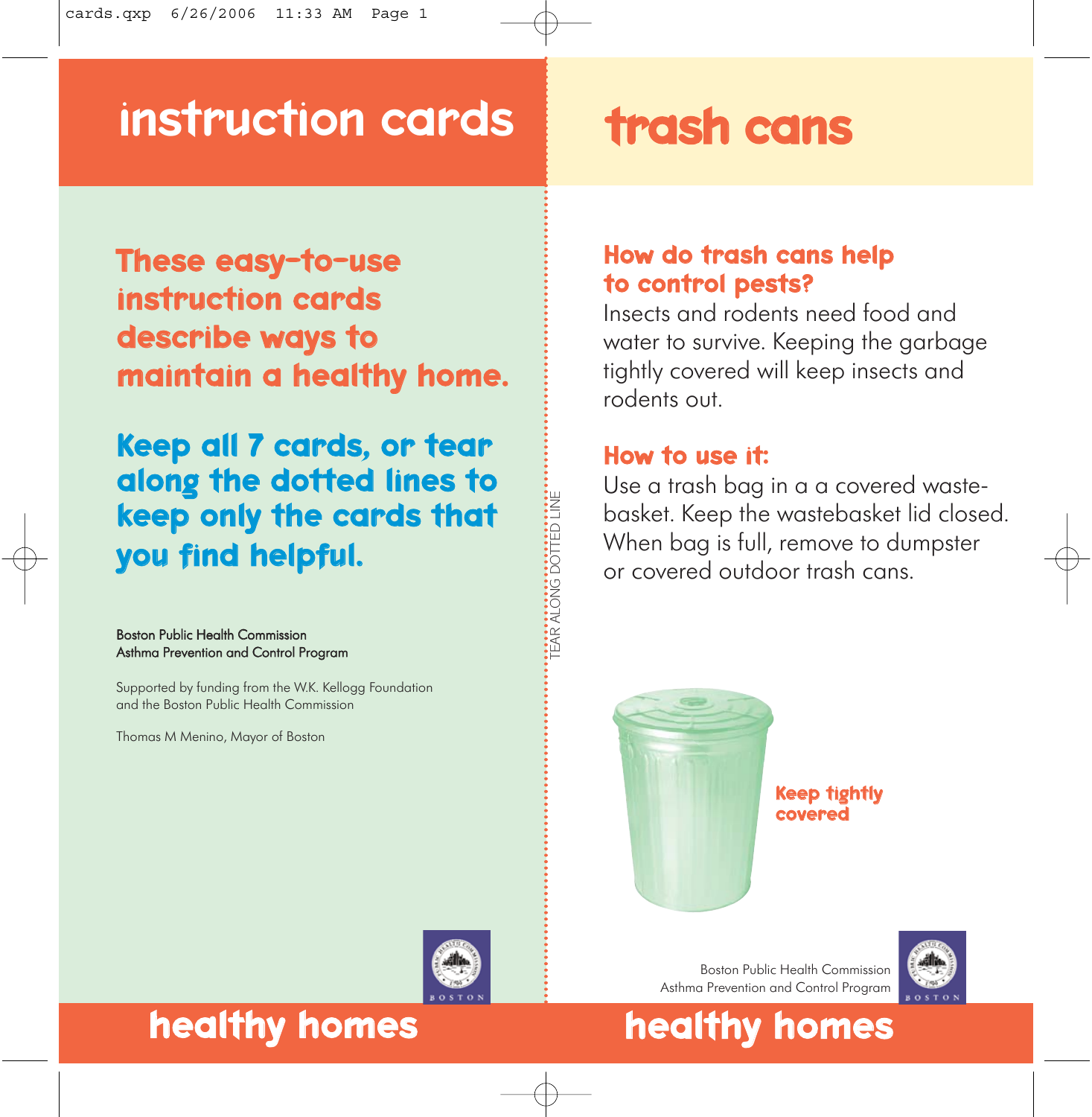## mouse traps

### How do mousetraps help control pests?

Sealing holes in walls, under doors, and around pipes keeps mice from entering. Trapping any mice left inside is safer than poisoning them.

### How to use them:

Place the trap behind the refrigerator, the stove or wherever mice leave droppings. Vacuum or sweep up any droppings, seal them in a plastic bag and throw it away.

### Getting rid of mousetraps:

Be sure to check traps regularly. Seal mouse and trap into a plastic bag and throw away in a covered outdoor trash can.

### copper gauze

### How does copper gauze help to control pests?

Holes around pipes, in walls or floors, or under the sink are easy ways for pests to get into your home. Use copper gauze to block up holes. Mice cannot chew through it and it doesn't rust like steel wool.

### How to use it:

Wrap around pipes, especially where they pass through walls. Stuff into holes and cover with caulk.



Boston Public Health Commission Asthma Prevention and Control Program



Boston Public Health Commission Asthma Prevention and Control Program

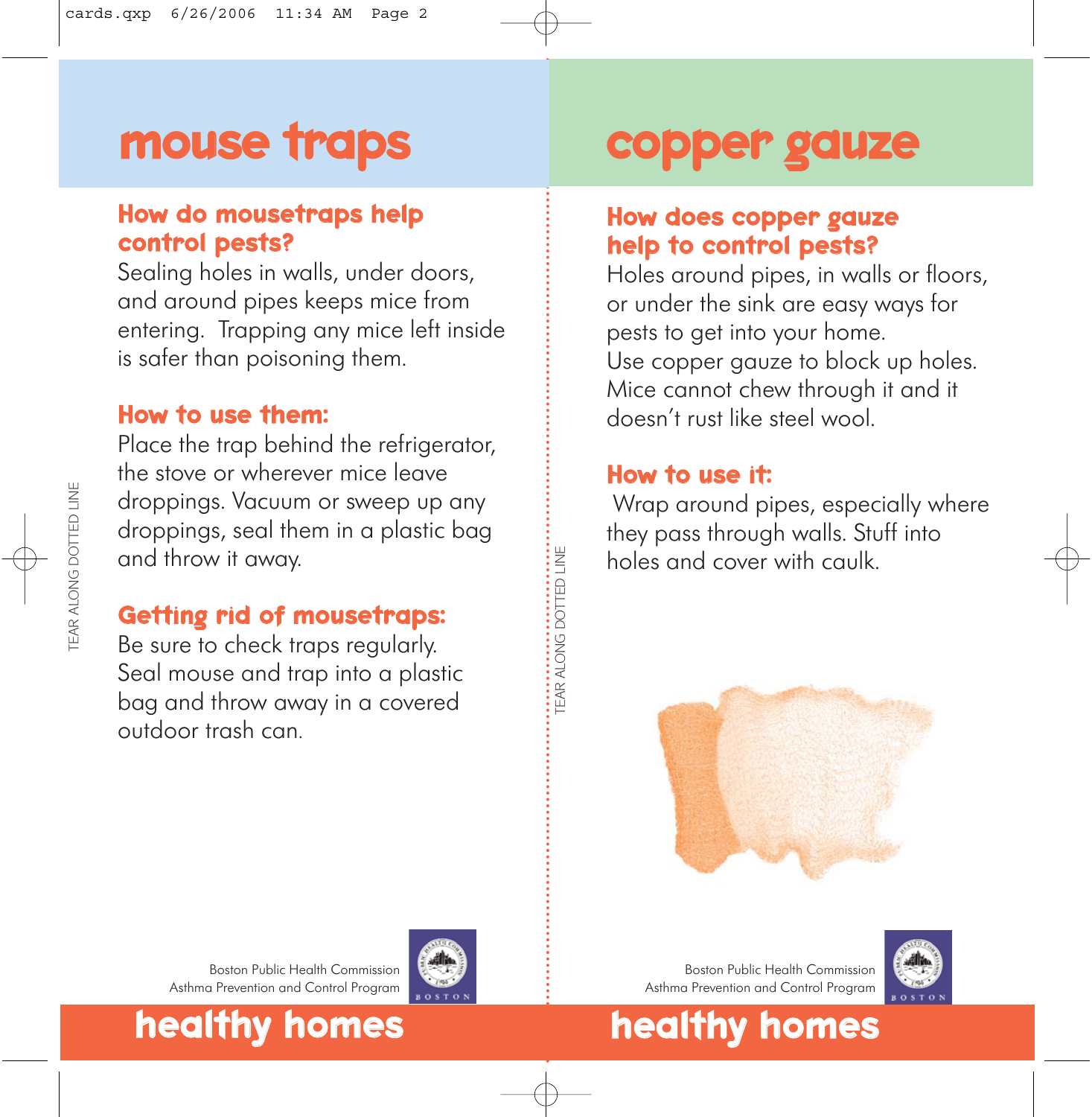## white vinegar

### How does white vinegar help to control pests?

Mice and cockroaches follow each other using a scent trail, so it's important to clean up after them. But strong odors and fumes, like those from many cleaners, can cause breathing problems. White vinegar is a healthy, inexpensive alternative to such cleaning products- and it works!

#### How to use it:

Use white vinegar to clean floors, surfaces, and even clothes. Floors: Add 1 cup of white vinegar to 2 gallons of water. Wash and let dry or polish with club soda. Stains: Apply undiluted white vinegar directly on stain.

### Where to get it?

At any grocery store.

### non-toxic insect traps

### How do traps work to control pests?

Trapping insects and eliminating their hiding places is safer than using toxic sprays or foggers.

#### How to use them:

Place the traps inside the kitchen cabinets, under the sink, behind the stove and refrigerator, or anywhere roaches travel. Do not put the traps near food.

#### Cleaning up:

TEAR ALONG DOTTED LINE

**IEAR ALONG DOTTED LINE** 

- Remove traps when they are full. Vacuum or sweep up any dead roaches. Seal them in a plastic bag and place in a covered trash container.
- Wash any areas where you have seen roaches with hot water and soap.

Boston Public Health Commission Asthma Prevention and Control Program



Boston Public Health Commission Asthma Prevention and Control Program



healthy homes healthy homes